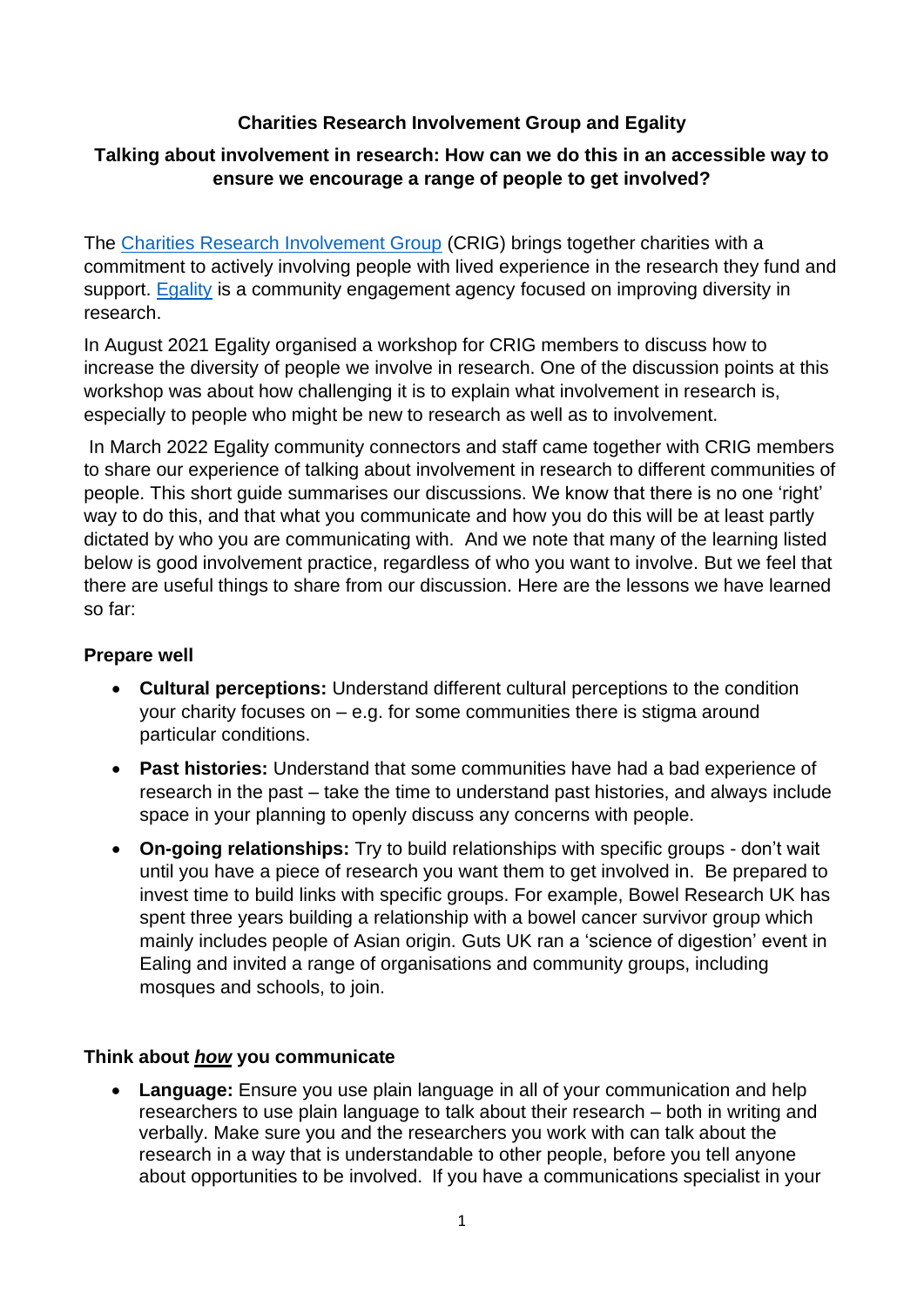organisation, work with them to ensure your communications are clear and standout.

- **Involvement:** Don't use the term 'involvement' in an initial invitation try phrases like 'help to shape research', 'share your views with researchers', 'tell us what you think about…'
- **Diverse input:** Where possible, review communications with a diverse group of people with lived experience of the condition or the communities you are looking to reach, so they can feedback on the language, whether it is understandable and whether it resonates.
- **Methods:** Think about the methods you use to communicate. For example, Bowel Research UK has worked with people affected by bowel conditions to develop an animation about what involvement in research is – see [here](https://www.youtube.com/watch?v=figrg3PRdO4&t=25s)
- **Privacy:** Allowing people privacy can be critical. This means not asking people for too much information when they join an event. For example, one member charity works with a contributor who remains anonymous in committee meetings, but still provides great insights.
- **Listening:** Ask people what stops you getting involved in research? Really take time to listen and understand their reasons and concerns.

#### **Think about** *who* **communicates**

• Someone with lived experience who has a link with the community you want to reach and who can talk about how they have been involved, what it has done for them and what impact their involvement has had on research may be more powerful than you or a researcher talking in the abstract about this.

## **Think about** *what* **to communicate**

- **Benefits:** Really focus on the benefits of being involved in an activity. What will it mean for the person, their family, their community? Will it impact their lives, or the lives of others with their condition in the future?
- **Personal connection:** If you are meeting people face-to-face or virtually, find a personal connection. Personal stories are important to help build relationships. Remember that some researchers are studying certain subjects because it affects them personally – it's helpful if they can talk about this when they meet people.
- **Specific opportunities and examples**: Tell people about specific opportunities to get involved, not about involvement in research in general. Have plenty of examples ready about people who have already got involved and what they gained from it, as well as what their contribution added.
- **Training:** Once you've linked with people, think about offering training that gives an introduction to what research is and what involvement is – MS Society, Parkinson's UK and many other CRIG members do this. Think creatively about ways to do this so it's not too burdensome on the person.